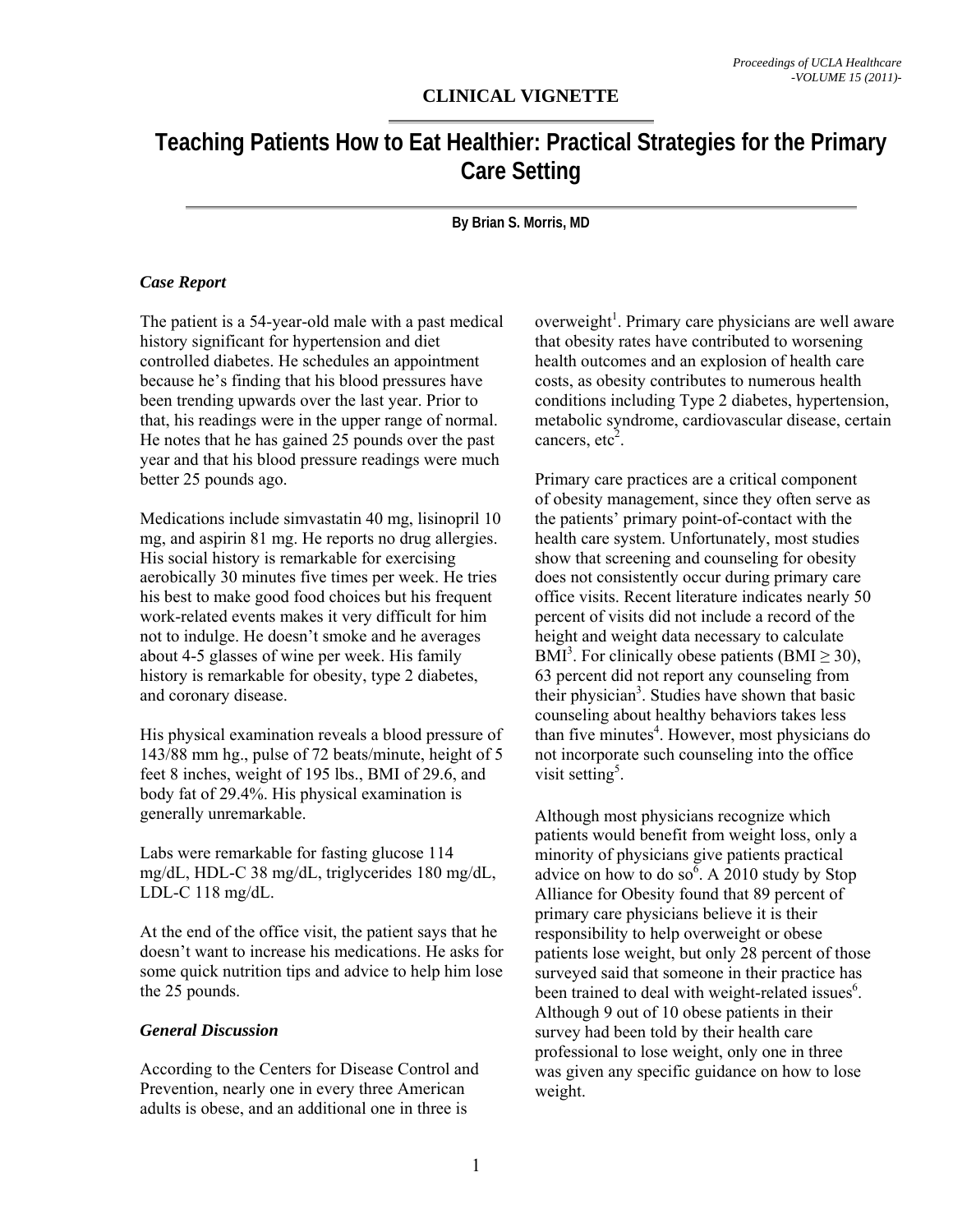When physicians are asked why they don't typically provide counseling in regard to weight loss and nutrition, they most often cite time constraints, lack of experience in nutritional counseling, and skepticism that such counseling will yield success<sup>7-9</sup>. There is, however, compelling evidence in the literature that providing nutritional advice to patients significantly increases the likelihood for successful weight loss success $^{10}$ .

I will review five simple, practical, and easy to teach strategies that can help patients to effectively lose weight and maintain for the long term. Each of these strategies is supported by literature and all five can be easily integrated into an office visit and taught to patients in less than five minutes.

## 1. Food Journaling

Clinicians can refer patients to one of the many reliable electronic food journal websites, which allows patients to record and analyze their eating habits on a daily basis. Documenting and monitoring what one eats on a consistent basis is one of the best predictors of weight loss success<sup>11</sup>. In a 2008 NIH study, those who documented what their food intake for at least five days per week were nearly twice as likely to reach their weight loss goals as those who  $\text{did not}$ <sup>11</sup>. There are many reasons why food journaling is so helpful. The documentation process fosters a sense of personal responsibility and accountability. The process also teaches patients the nutritional content of what they are eating. Few actions encourage changes in behavior as much as the full awareness of what is actually in one's diet. With the advent of the smart phones and the internet, the food journaling process has become relatively simple and affordable to just about everyone. Some websites and applications such as www.sparkpeople.com and www.loseit.com are free.

#### 2. Downsize

Brian Wansink and his team at Cornell have published numerous studies over the last decade showing that the size of our plates, bowls, silverware, serving containers, drinking glasses directly impacts how much we consume. Our environment has a very powerful effect on what we eat and how much we eat. For example, patients ate 51% more popcorn when given a large container

rather than a medium container, 22% more food when using 12 inch plates vs. 10 inch plates,  $31\%$ more ice cream when given a large bowl rather than a small bowl, 14% more ice cream when using a large spoon rather than a small spoon, and 77% more juice when using short, wide glasses rather than tall, narrow glasses $12,13$ . Based on this compelling research, I suggest that clinicians recommend that their patients use smaller plates (10 inch), smaller bowls, smaller silverware, and tall narrow glasses. By making these small adjustments in their environment, patients will find themselves consuming less calories and subsequently lose weight without having to actively think about it. Consuming approximately 100 fewer calories per day translates to about 10 pounds of weight loss in a year's time so these seemingly minor changes in the environment can have very significant positive effects over the long term.

## 3. Slow Down

It turns out that the speed with which patients eat relates to how much they eat. Eating slower is associated with eating less food and fewer calories. One interesting study was performed at The University of Rhode Island in 2006. Thirty patients were invited to have lunch on two separate occasions. On the first occasion, they were instructed to eat as quickly as possible (average length of meal was nine minutes) while on the second occasion they were instructed to eat slowly and put their utensils down after every bite. The patients ate about 10% less food when they were instructed to eat slowly<sup>14</sup>. I recommend that clinicians counsel their patients to eat their meals slowly. Although the average American meal is eaten in about 10 minutes, it takes about 20 minutes for the brain to sense "fullness cues" from the oral cavity, esophagus, and stomach. Thus, meals should take a minimum of 20 minutes. Some useful techniques for slowing down the speed of eating is to put utensils down with each bite, to drink water during the meal, to use smaller plates/bowls/serving containers, and even to use a timer if necessary.

#### 4. Eat Before You Eat

It turns out that eating or drinking certain foods or beverages before meals can be extremely helpful in restricting calories consumes with that meal. For example, researchers from Penn State University fed patients a medium sized apple fifteen minutes before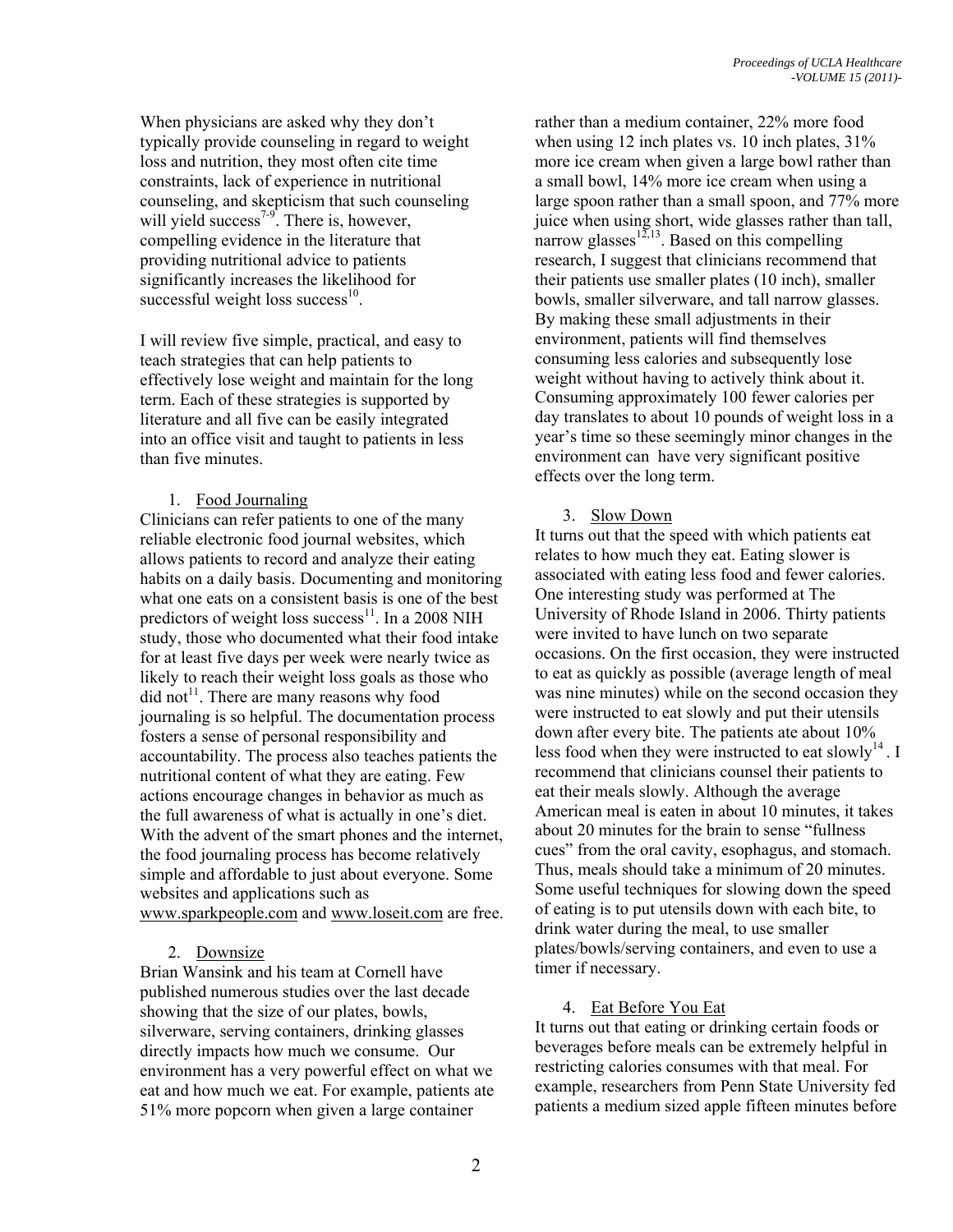lunch. They found that the patients ate on average 187 fewer calories with that meal when compared to when they ate an equal calorie amount of applesauce or apple juice prior to the meal. Having the apple shortly before lunch was helpful in reducing appetite and the total amount consumed<sup>15</sup>. It appears that the apple's satiating effects were mainly mediated through the fruit's fiber content and the mastication process reducing appetite through neural signaling mechanisms. Similarly, women who ate a large salad before lunch consumed about 12% fewer calories during the meal (salad calories included) than those who didn't have a pre-meal salad $16$ .

5. Breakfast

Most clinicians know about the importance of eating a health breakfast but not all are aware just how important it is. Eating a healthy breakfast has been shown to help patients consume fewer calories, reduce LDL-cholesterol, and lose weight. In one study, researchers examined the effects of eating breakfast on calories consumed and cardio-metabolic parameters. For the first two weeks of the study, patients ate a healthy whole-grain cereal with low-fat milk. For the second two weeks of the study, these same patients followed the same protocol but were instructed to skip breakfast. They found that during the first two weeks, the patients ate 100 fewer calories per day and had better cardio-metabolic parameters $^{17}$ . As previously mentioned, consuming 100 fewer calories per day over the course of an entire year translates into about 10 pounds of weight loss, so this is a very significant finding. I recommend that clinicians encourage patients to eat a healthy, low-fat breakfast each morning. If a patient has limited time in the morning, whole-grain oatmeal or cereal can be reasonable options.

## *Resolution of Clinical Scenario*

At the end of the office visit, I spent five minutes reviewing these five nutritional principles with the patient. In particular, I recommended that he sign up for one of the free online food journaling websites, downsize his plates, bowls, utensils, etc., be sure to take at least 20-30 minutes for each meal of the day, eat a medium apple before dinner each evening, and to have a bowl of whole-grain oatmeal for breakfast each morning. We arranged for him to follow-up with me in three months to monitor his progress.

## *Take Away Pearls*

- 1. Clinicians should both identify those patients where excess weight is contributing negatively and proactively counsel patients about practical strategies to help lose weight.
- 2. Strategies that are supported by the literature include consistent food journaling, downsizing plates, bowls, utensils etc., slowing down the eating process, eating a high fiber low-fat food (such as an apple or salad) just before big meals, and having a healthy breakfast.
- 3. These strategies can be taught to patients in less than five minutes or listed on a patient education sheet that is distributed during office visits.

## **REFERENCES**

- 1. **Flega1KM, Carroll MD, Ogden CL, Curtin LR**. Prevalence and trends in obesity among US adults, 1999- 2008. JAMA. 2010 Jan 20;303(3):235-41. Epub 2010 Jan 13.
- 2. National Heart, Lung, and Blood Institute. (1998) Clinical Guidelines on the Identification, Evaluation, and Treatment of Overweight and Obesity in Adults: The Evidence Report.
- 3. **Ma J, Xiao L, Stafford RS**. Adult obesity and office-based quality of care in the United States. *Obesity* (Silver Spring). 2009 May;17(5):1077-85. Epub 2009 Feb 5.
- 4. **Stange KC, Woolf SH, Gjeltema K**. One minute for prevention: the power of leveraging to fulfill the promise of health behavior counseling. *Am J Prev Med*. 2002 May;22(4):320-3.
- 5. **Albright CL, Cohen S, Gibbons L, Miller S, Marcus B, Sallis J, Imai K, Jernick J, Simons-Morton DG**. Incorporating physical activity advice into primary care: physician-delivered advice within the activity counseling trial. *Am J Prev Med*. 2000 Apr;18(3):225-34.
- 6. **Ferguson C, Langwith C, Muldoon A, Leonard J**. Improving Obesity Management in Adult Primary Care. STOP Obesity Alliance at George Washington University School of Public Health. March 2010: 1-14.
- 7. **Foster GD, Wadden TA, Makris AP, Davidson D, Sanderson RS, Allison DB, Kessler A**. Primary care physicians' attitudes about obesity and its treatment. *Obes Res*. 2003 Oct;11(10):1168-77.
- 8. **Rippe JM, McInnis KJ, Melanson KJ**. Physician involvement in the management of obesity as a primary medical condition. *Obes Res*. 2001 Nov;9 Suppl 4:302S-311S.
- 9. **Jay M, Kalet A, Ark T, McMacken M, Messito MJ, Richter R, Schlair S, Sherman S, Zabar S, Gillespie C.** Physicians' attitudes about obesity and their associations with competency and specialty: a cross-sectional study. *BMC Health Serv Res*. 2009 Jun 24;9:106.
- 10. **Kreuter MW, Chheda SG, Bull FC**. How does physician advice influence patient behavior? Evidence for a priming effect. *Arch Fam Med*. 2000 May;9(5):426-33.
- 11. **Hollis JF, Gullion CM, Stevens VJ, Brantley PJ, Appel LJ, Ard JD, Champagne CM, Dalcin A, Erlinger TP, Funk K, Laferriere D, Lin PH, Loria CM, Samuel-**